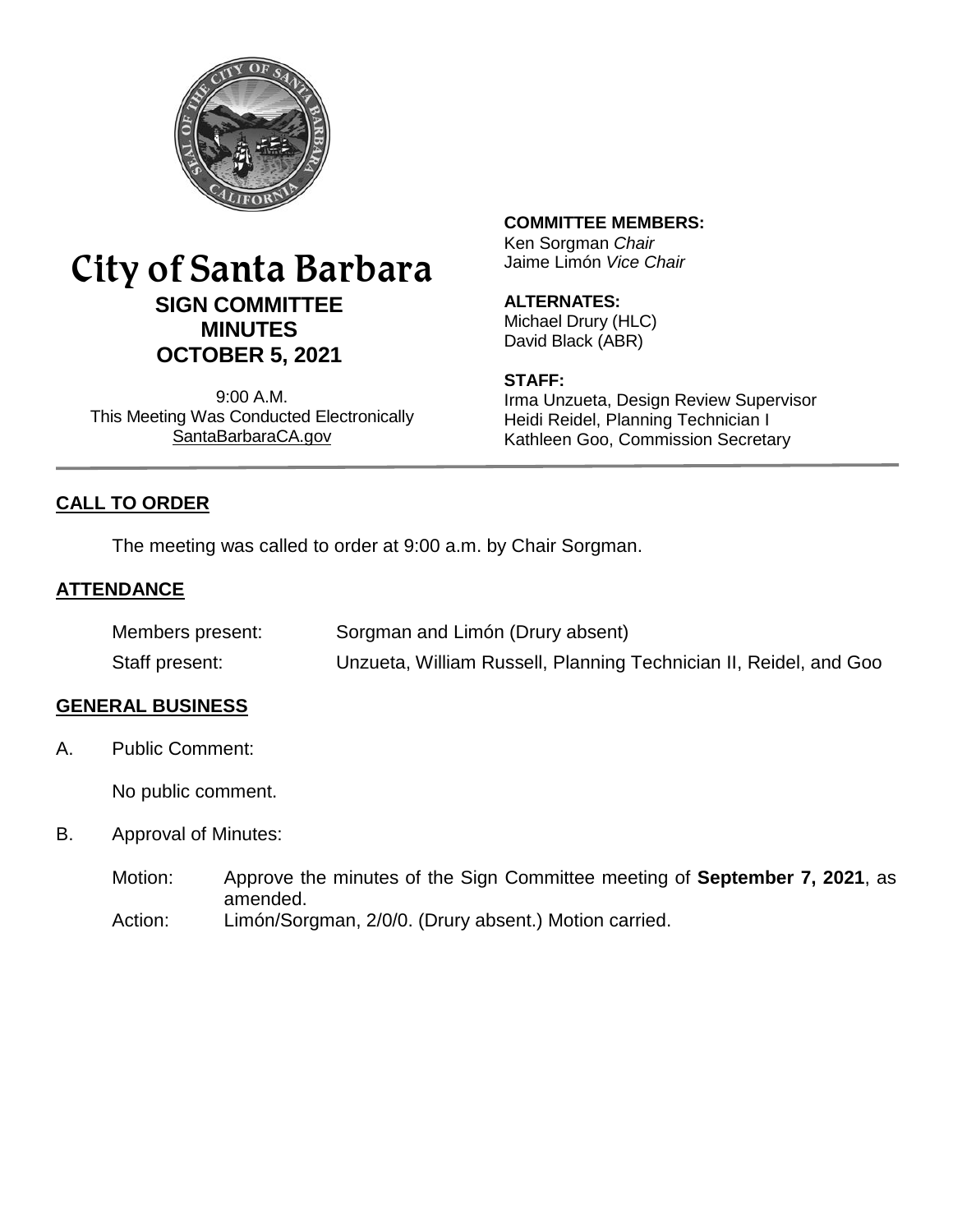C. Listing of approved Conforming Review signs from **September 7, 2021** through **October 5, 2021**:

| <b>Business Name</b><br><b>Griffin &amp; Crane General</b> | <b>Address</b><br>800 N Milpas St. | <b>Case Number</b><br>SGN2021-00077 | <b>Action</b><br>Final Approval as submitted. |
|------------------------------------------------------------|------------------------------------|-------------------------------------|-----------------------------------------------|
| Contractors, LLC                                           |                                    |                                     |                                               |
| <b>Partners Personnel</b>                                  | 3820 State St.                     | SGN2021-00075                       | Final Approval as submitted.                  |
| Pali Wine Co                                               | 205 Anacapa St.                    | SGN2021-00080                       | Final Approval as submitted.                  |
| Pilates & Or                                               | 527 Garden St.                     | SGN2021-00076                       | Final Approval as submitted.                  |
| <b>Institution Ale Beer</b>                                | 522 State St.                      | SGN2022-00062                       | Final Approval with                           |
| Garden                                                     |                                    |                                     | conditions.                                   |

D. Announcements, requests by applicants for continuances and withdrawals, future agenda items, and appeals:

Ms. Unzueta reminded the Committee that the annual Advisory Group recruitments are now accepting applications at the City Clerk's office until the extended deadline of October 14, 2021 at 5:00 p.m., with appointments made in December.

E. Subcommittee Reports:

Committee Member Limón requested the formation of an Ad-hoc Subcommittee to compile a library of acceptable brackets for El Pueblo Viejo, which will then be presented to the Historic Landmarks Commission for their review and approval.

#### **(9:10AM) NEW ITEM: CONCEPT REVIEW**

**1. [524 STATE ST](https://www.santabarbaraca.gov/civicax/filebank/blobdload.aspx?BlobID=239934)**

| Assessor's Parcel Number: 037-173-056 |                         |
|---------------------------------------|-------------------------|
| Zone:                                 | M-C                     |
| <b>Application Number:</b>            | SGN2021-00073           |
| Owner:                                | 524 State Investors, LP |
| Applicant:                            | Jessi Finnicum-Schwartz |
| <b>Business Name:</b>                 | <b>DRIFT HOTEL</b>      |

(Proposal for two 2.0 square foot blade signs, one 3.2 square foot wall sign, two 6.4 square foot wall signs, one 0.6 square foot wall sign, one 2.4 square foot wall sign, one 2.9 square foot wall sign, and one 5.9 square foot wall sign. The 2.9 square foot wall sign and one of the 6.4 square foot wall signs will be externally illuminated. There are nine signs proposed for a total of 31.8 square feet. Total building frontage is 45 feet. The building is a Structure of Merit located in the El Pueblo Viejo (EPV) Landmark District.)

Actual time: 9:15 a.m.

Present: Claire Howard, and Jessi Finnicum-Schwartz, Applicants from Anacapa Architecture

Public comment opened at 9:31 a.m., and as no one wished to speak and no written comment was submitted, it closed.